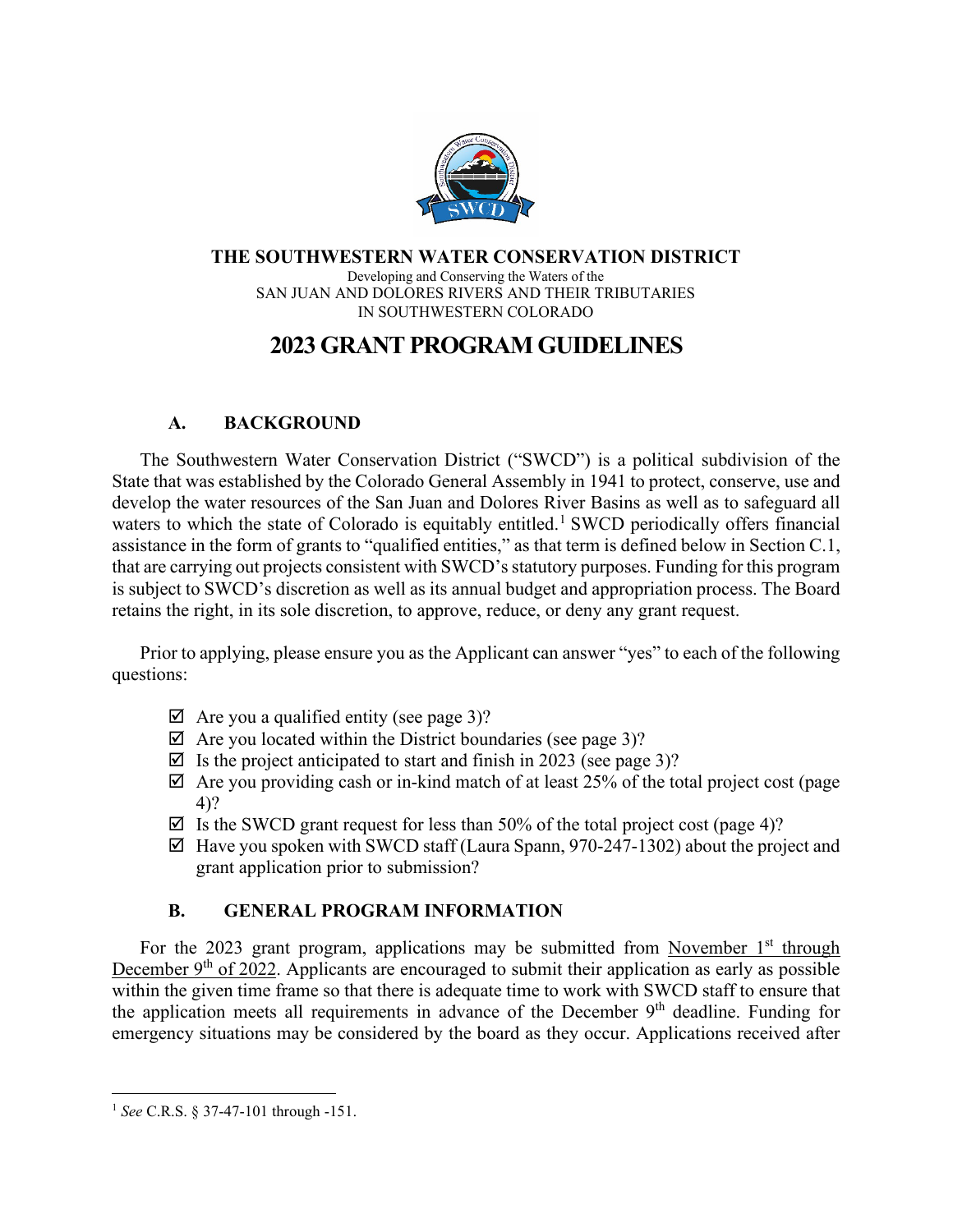December 9, 2022 will not be considered. Final decisions will be made by the board no later than March 1, 2023.

The deadlines provided above apply to routine grant requests and may be modified to address emergency situations. SWCD understands that emergency situations may arise from catastrophic or unforeseen events, such as flooding, at other times of the year. The Board endeavors to annually allocate a portion of the grant program funds for emergency requests. Examples of emergency situations include but are not limited to: flood event causing damage to diversion or measurement structures, catastrophic canal or pipeline failure that prevents the delivery of water, spillway or dam failure, regulatory restrictions, wildfire impacts including post-fire runoff and other impacts, and toxic spills. Please contact SWCD staff directly if this occurs to discuss the possibility of submitting an emergency grant application.

SWCD annually anticipates receiving grant requests well in excess of the available funds. The maximum amount of money potentially available from SWCD in the 2023 calendar year for all grant recipients is shown on the table below.

| <b>Grant Funding Category</b>                                                                                                                                       | Proposed 2023<br><b>Funds Available</b><br>(Total Grant<br>Program \$250,000) | Annual<br><b>Maximum Grant</b><br><b>Request per</b><br><b>Applicant per</b><br>Category | <b>Five-Year</b><br><b>Maximum</b> for<br><b>Grant Funds</b><br><b>Received per</b><br><b>Applicant per</b><br>Category |
|---------------------------------------------------------------------------------------------------------------------------------------------------------------------|-------------------------------------------------------------------------------|------------------------------------------------------------------------------------------|-------------------------------------------------------------------------------------------------------------------------|
| Development or<br>improvement of water supply<br>and watershed restoration or<br>enhancement projects,<br>including related design,<br>engineering and construction | \$125,000                                                                     | \$60,000                                                                                 | \$120,000                                                                                                               |
| Studies and facilitating<br>stakeholder involvement on<br>water-related matters,<br>including water quality                                                         | \$50,000                                                                      | \$20,000                                                                                 | \$40,000                                                                                                                |
| Educational purposes,<br>including teaching seminars,<br>workshops and related<br>programs                                                                          | \$10,000                                                                      | \$5,000                                                                                  | \$10,000                                                                                                                |
| <b>Emergency requests</b>                                                                                                                                           | \$65,000                                                                      | N/A                                                                                      | N/A                                                                                                                     |

If, as part of budget development for the upcoming fiscal year, the board adjusts the total grant program funding available, funding allocations by category will be adjusted proportionally. Prior to submitting an application, please [visit SWCD's website](https://swwcd.org/more/financial-assistance-program/) to read the latest proposed 2023 grant funding available.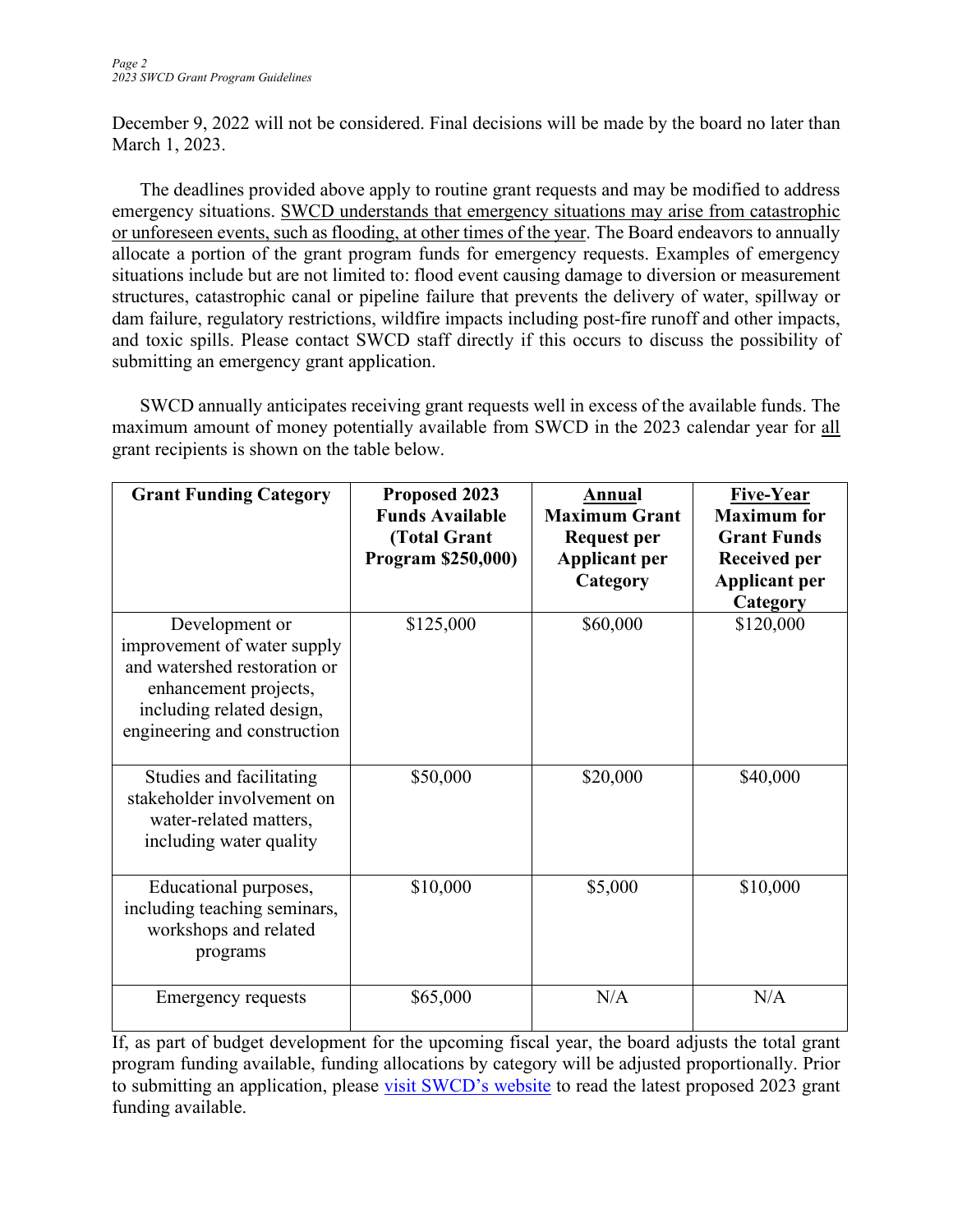Any member of SWCD's Board of Directors or Staff with a financial or property interest in a grant request will disclose any such interest or other conflict of interest and recuse themselves from participating in any recommendation, vote, or decision-making process related to that grant request.

# **C. ADDITIONAL REQUIREMENTS**

# **1. ELIGIBILITY**

SWCD will only consider financial assistance requests from "qualified entities" for: (1) development or improvement of water supply and watershed restoration or enhancement projects, including related design, engineering and construction, (2) studies and facilitating stakeholder involvement on water-related matters, including water quality, (3) educational purposes, including teaching seminars, workshop, and related programs, and (4) emergency situations.

"Qualified entities" are defined by statute to include any public entity, non-profit corporation, not-for-profit corporation, carrier ditch company, mutual ditch or reservoir company, unincorporated ditch or reservoir company, or cooperative association within the boundaries of the District.<sup>[2](#page-2-0)</sup> All projects, studies, and program grants will be limited to "raw" or untreated water supplies, except as provided below. Only projects or portions of projects located within the District's boundaries are eligible for grant funding.

SWCD will not consider grant requests or funding for:

- a. Projects that have already been completed; however, the board may make an exception for projects completed within the past six months arising from the emergency situations described on page two of these guidelines;
- b. Municipal or domestic drinking water projects that do not qualify as a "public water system," which is defined for the purposes of these guidelines to mean any system that does not have a public water system ID number with the state of Colorado;
- c. Any part of a municipal or domestic "public water system" which is unrelated to raw water storage or delivery. Applications for eligible portions of public water system should include the state ID number for the system;
- d. Wastewater treatment projects;
- e. Legal fees or payroll costs. If your project includes these costs, please identify them as a separate line-item in the proposed budget and explain how you will pay for those costs without using SWCD grant funds;
- f. Grant administration costs; or

<span id="page-2-0"></span> $2$  C.R.S. § 37-47-107(1)(j.5).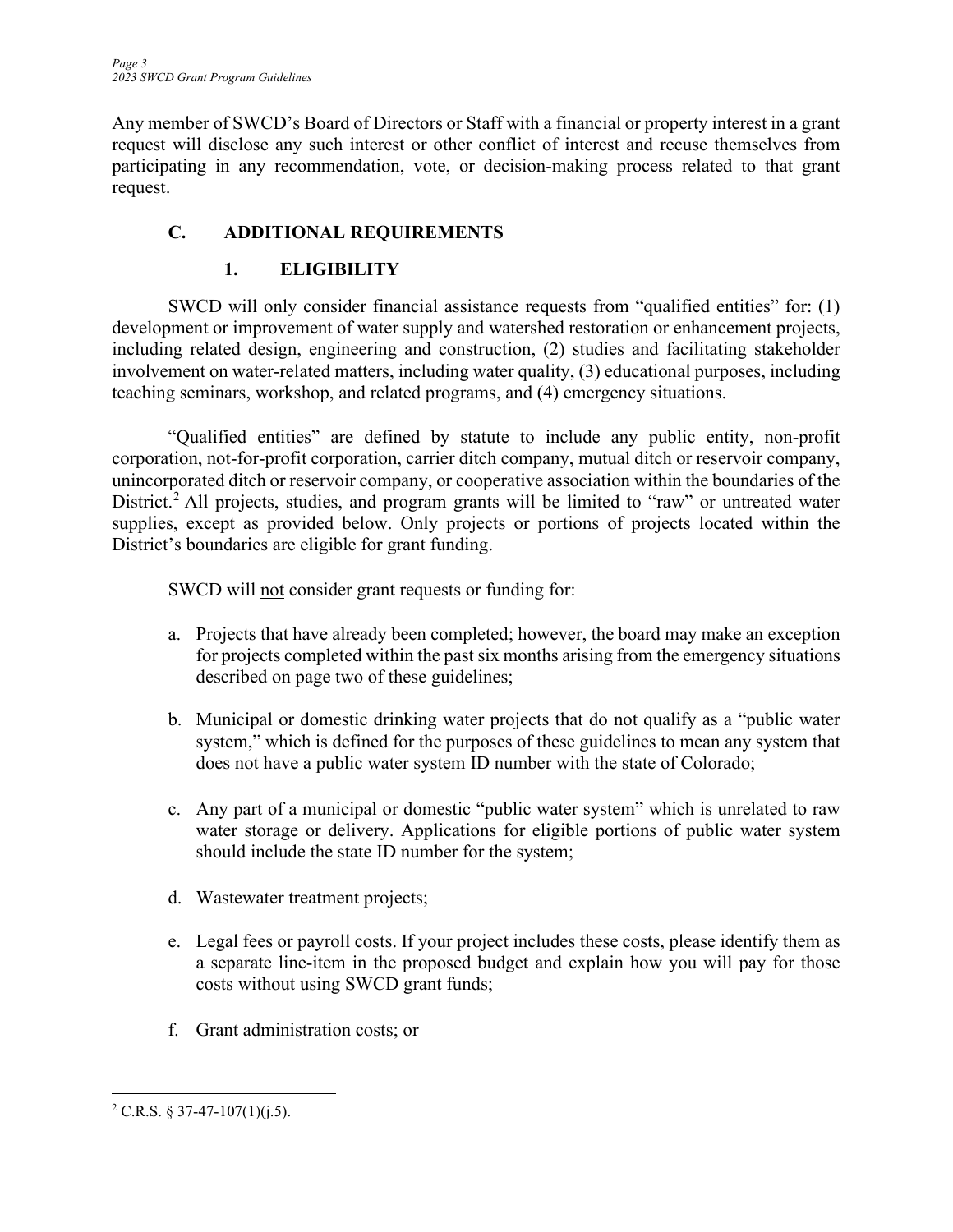g. Weed management projects, although consideration will be given to programs that specifically remove phreatophytes if the Applicant demonstrates it has a plan, including funding, for appropriate revegetation and ongoing maintenance.

### **2. MATCHING CONTRIBUTIONS**

SWCD will not award a grant for more than 50% of the total project costs,  $3$  and Applicants must demonstrate that they are actively contributing to the project for which they are requesting a grant. Any grant approval will be contingent on the recipient demonstrating prior to disbursement of the grant that the Applicant has secured funding for the remaining total project costs.

In addition, Applicants or beneficiaries of the proposed project must also demonstrate that they will provide, through a cash contribution and/or in-kind goods or services, at least 25% of the total project costs (in other words, half of the matching funds). Applications proposing use of inkind goods and services as all or a portion of the required matching contribution must provide detailed information identifying time and valuation (at an hourly or total project rate) of in-kind contributions. The Board may, at their option, consider previous expenditures directly related to the proposed project as matching contributions  $\underline{if}$  those expenditures occurred within six months of the grant application deadline.

The Applicant's 25% match cannot be met through a loan from SWCD.

Non-profit, or non-governmental organizations, serving on behalf of a broad group of local constituents that do not receive tax revenues and do not have opportunities for third party contributions for the project, may request a reduction of the match requirement to 10% of the total project cost (subject to approval by the Board) by garnering and documenting strong community or watershed support for the project.

# **3. LIMITS ON GRANT FUNDING**

The amount of funding each "qualified entity" may receive from SWCD is further limited to the following:

- a. Recipients of grants for development or improvement of water-related projects may not receive more than \$60,000 in a single year or a total of \$120,000 in any given five (5) year period.
- b. Recipients of grants for participation in public forums and the performance of studies may not receive, more than \$20,000 in any single year or a total of \$40,000 in any given five (5) year period.
- c. Recipients of grants for educational purposes may not receive more than \$5,000 in a single year or a total of \$10,000 in any given five (5) year period.

<span id="page-3-0"></span><sup>&</sup>lt;sup>3</sup> For multi-phase projects, "total project costs" shall mean all costs related to the particular phase of the project for which the Applicant is requesting funding.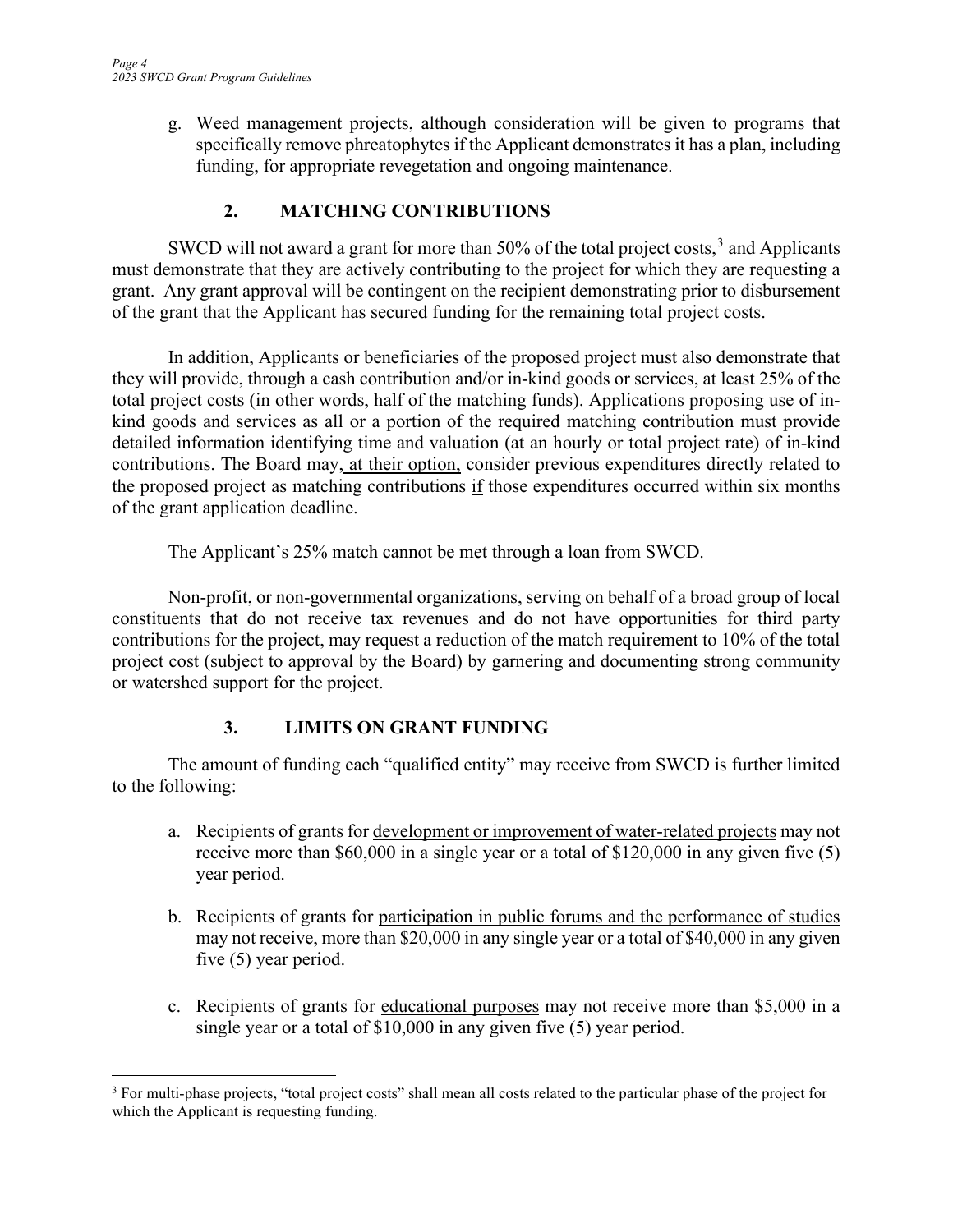Additional funds, outside of SWCD's grant program, may be available through SWCD's loan program. Please review Section I below or contact SWCD staff to find out more about SWCD's loan program.

#### **4. APPLICATION INSTRUCTIONS AND PROCESS**

Completion of SWCD's application form is required for SWCD to consider requests for financial assistance. The Board will not consider applications that do not meet the minimum requirements. To ensure consideration for funding by SWCD, please apply for a grant before the water project, study or educational program has been initiated. Please use the following application:

#### **[General Application for Financial Assistance 2023](https://swwcd.org/more/financial-assistance-program/)**

Each application should be typed or printed legibly and include, at a minimum, the following:

- a. Documentation confirming the Applicant is a qualified entity per the definition on page 2 of these guidelines. Examples of proper documentation include (but are not limited to) articles of incorporation, corporate bylaws, or a Certificate of Good Standing from the Colorado Secretary of State;
- b. Project type, description and location, including the county or counties within which the grant funds will be applied;
- c. Total grant amount requested;
- d. Total project  $cost<sup>4</sup>$  $cost<sup>4</sup>$  $cost<sup>4</sup>$ ;
- e. Anticipated timeline for the project, study or educational request;
- f. Matching contributions provided by or requested from other funding partners, including the anticipated decision date for those funding requests if not already approved;
- g. Detailed project expense budget, including as a percentage of the total any costs of administering the grant;
- h. Applicant's matching contributions, including a detailed description of in-kind materials and services, if any, to be provided by the Applicant should be included with basis for in-kind valuations;
- i. Applicant's current financial statements, including a summary of reserves and assessments that demonstrate adequate financial resources for ongoing operation, maintenance, and repair;

<span id="page-4-0"></span><sup>&</sup>lt;sup>4</sup> If the requested grant will be used to fund part of a multi-phase project, please provide a summary, including a total project cost estimate and anticipated timeline, for completion of the overall project.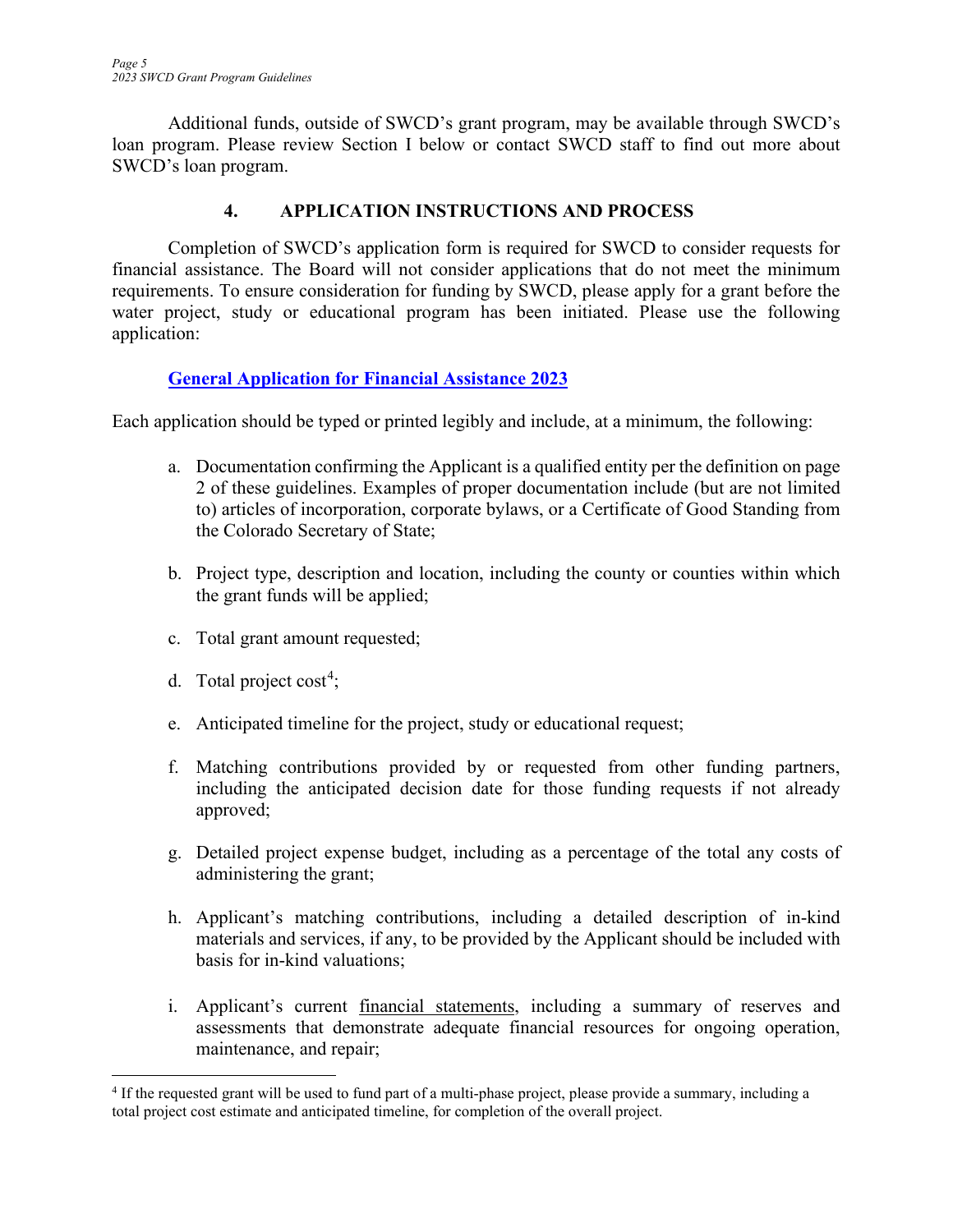- j. Identification of whether, and if so how, the requested grant will aid in the development, use, or protection of pre-compact water rights, along with a "Water Rights Tabulation" report from the Colorado Division of Water Resources;
- k. Identification of project partners and beneficiaries; and
- l. Summary of Applicant's previous funding requests and grant awards from SWCD.

Please attach additional sheets as necessary to fully answer any question to assure that all information that might be helpful in evaluating your application is considered. Please return the **signed copy** of the application to Southwestern Water Conservation District and retain a copy for your records. Please submit to the following address or email: Southwestern Water Conservation District, 841 E. 2nd Avenue, Durango, CO 81301 *or* **[lauras@swwcd.org](mailto:lauras@swwcd.org)**. Once your grant application is received, it will be reviewed by SWCD staff to ensure that it meets the minimum requirements before consideration by the Board. Staff will endeavor to share its funding recommendation with the Applicant prior to the meeting.

The Board will hold a meeting in February 2023 to review and consider the applications. Applicants are encouraged to attend the meeting at which the funding requests will be considered, either in person or by phone, so that they can provide a brief summary of their grant request and answer questions that may arise. The Board requests a thorough, completed application form be submitted in lieu of a formal presentation.

For questions about the application or board meeting, please contact SWCD staff by phone (970-247-1302) or e-mail (**[lauras@swwcd.org](mailto:lauras@swwcd.org)**). For your reference, agendas are generally posted to the **swwcd.org** website one week prior to regular board meetings.

#### **D. EVALUATION CRITERIA**

Grant proposals will be evaluated based upon how well the proposed project, study or educational request carries out the purposes of the SWCD. The Board will give special consideration to grant proposals that further the use or protection of pre-compact water rights and the development of Colorado River Compact entitlements as well as educational-related requests that complement or otherwise further SWCD's existing programs.

Furthermore, Applicants must demonstrate adequate shareholder assessments and reserves for ongoing operation, maintenance, and repair of their infrastructure. The Board will give favorable consideration to grant proposals from Applicants that are proactively and financially planning for their own future needs.

#### **E. FUNDS DISBURSEMENT**

Once a grant application has been reviewed and approved by the Board, a request for the release of grant funds may be made during 2023. If the Applicant will not be able to use the funds in that year, please contact the SWCD office as soon as possible.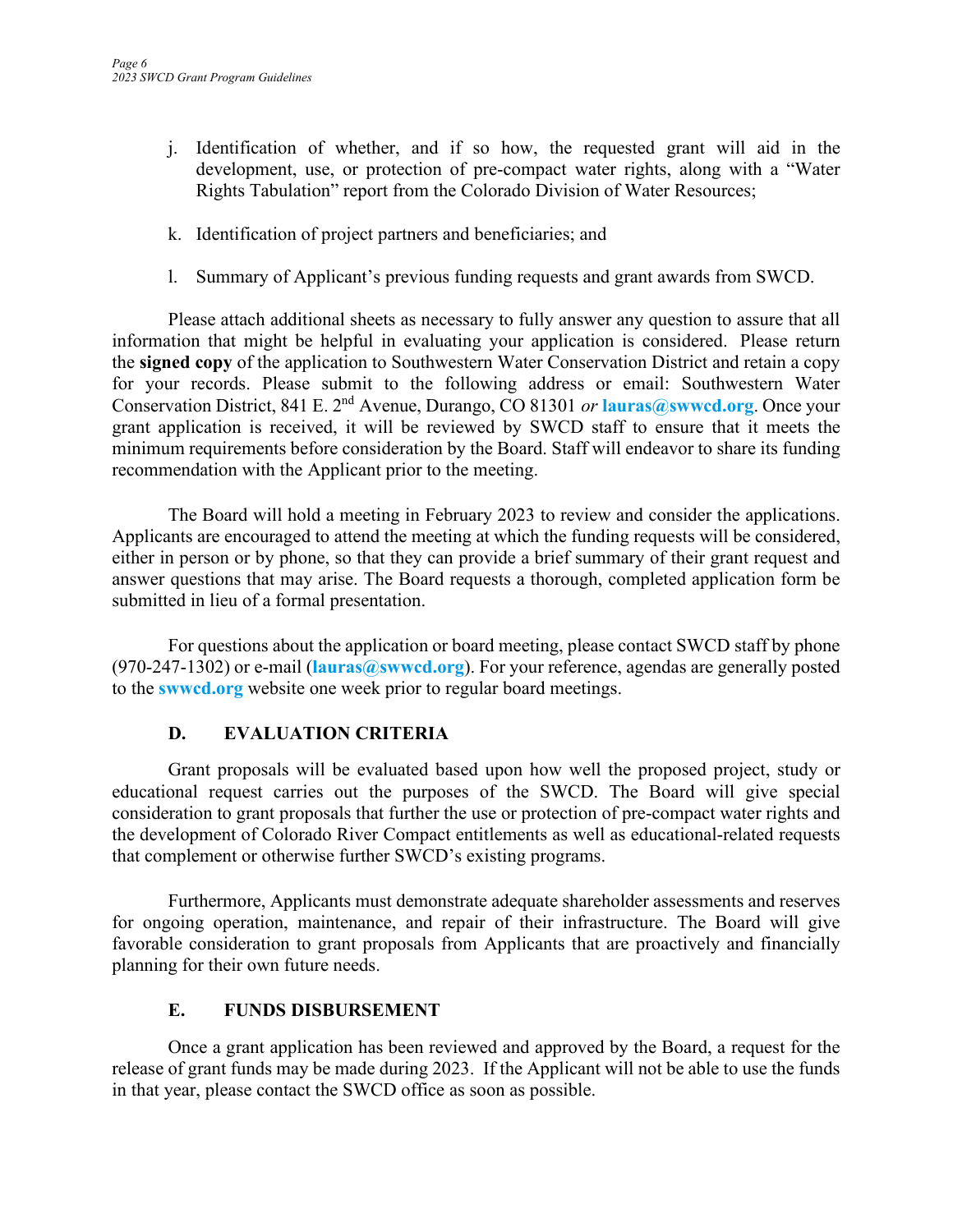For grant funds to be released, the Applicant must:

**1.** Sign the "Document of Understanding" that accompanies the grant approval letter;

**2.** Complete a "Request for Release of Funds" form found on the [website;](https://swwcd.org/more/financial-assistance-program/)

**3.** Provide written documentation that all committed matching funds have been secured; and

**4.** Provide written documentation that confirms the Applicant continues to be a qualified entity (see examples of appropriate documentation on page 5).

The signature of the Applicant's authorized representative on the "Request for Release of Funds" form indicates that the funds are needed at that time and that the Applicant ensures and verifies that the funds are only being used for the specific purpose(s) described in the application and amount(s) indicated in SWCD's grant approval letter. The Applicant agrees to allow SWCD to display a public notice identifying the project or activity as being partially funded by the SWCD. Additional documentation may be requested at SWCD's discretion prior to release of funds.

In the event the project, study, or program for which the grant was awarded ultimately comes in under budget, the grant recipient must return a pro-rata portion of the remaining funds to SWCD within 45 days of completion. For example, if the completed project, study, or program is \$20,000 under budget and SWCD contributed 20% of the total anticipated project costs, then the grant recipient must return \$4,000 (20% of \$20,000) to SWCD.

# **F. CHANGING THE USE OF FUNDS**

If the Board approves funding for the application, and at a future date the intended use of funds changes, please notify staff as soon as possible. Board review and approval of the change is necessary. Otherwise, SWCD requires reimbursement of funds.

# **G. GRANT EXTENSION REQUESTS**

If the Board approves funding for the application, and completion of the project, study, program or other grant-funded task has not occurred in 2023, the Applicant must submit a written grant extension request to SWCD Staff describing the progress to date and the projected timeline for completion. At that time, Staff may elect to approve a one-year extension.

Grant extensions are usually limited to one year. However, at its option, the Board may approve grant extensions of more than one year, the Applicant may be required to submit a new application, or if funds have already been disbursed, the Board may request that the funds be returned.

# **H. ANNUAL REPORTING REQUIREMENT**

If the Board approves funding for the application, the Applicant must provide a written report and/or supporting documentation of the work accomplished no later than December 31,